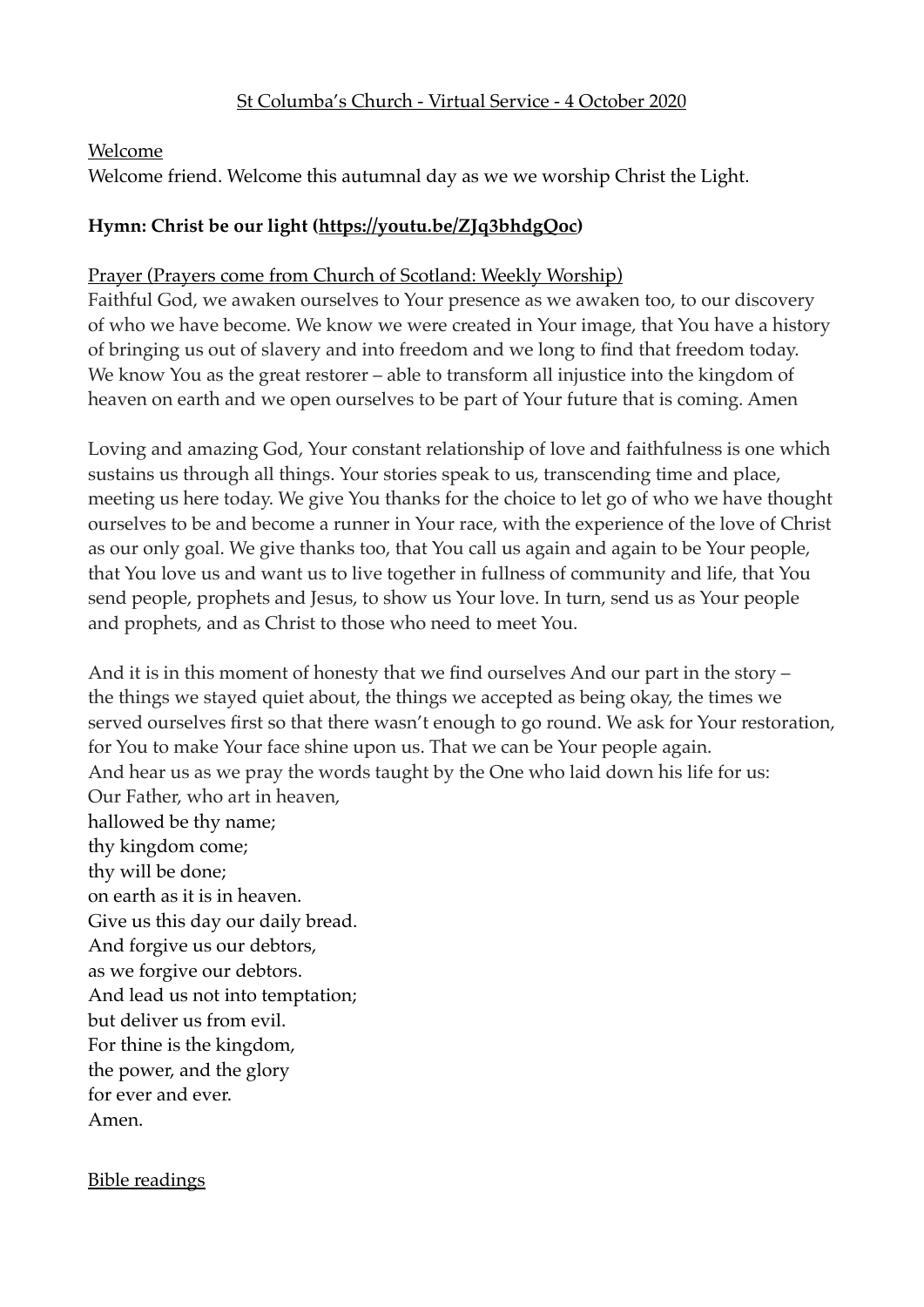## **Exodus 20: 1 - 20**

And God spoke all these words:

**2** "I am the Lord your God, who brought you out of Egypt, out of the land of slavery.

**3** "You shall have no other gods before[a] me.

**4** "You shall not make for yourself an image in the form of anything in heaven above or on the earth beneath or in the waters below. **5** You shall not bow down to them or worship them; for I, the Lord your God, am a jealous God, punishing the children for the sin of the parents to the third and fourth generation of those who hate me, **6** but showing love to a thousand generations of those who love me and keep my commandments.

**7** "You shall not misuse the name of the Lord your God, for the Lord will not hold anyone guiltless who misuses his name.

**8** "Remember the Sabbath day by keeping it holy. **9** Six days you shall labor and do all your work, **10** but the seventh day is a sabbath to the Lord your God. On it you shall not do any work, neither you, nor your son or daughter, nor your male or female servant, nor your animals, nor any foreigner residing in your towns. **11** For in six days the Lord made the heavens and the earth, the sea, and all that is in them, but he rested on the seventh day. Therefore the Lord blessed the Sabbath day and made it holy.

**12** "Honour your father and your mother, so that you may live long in the land the Lord your God is giving you.

**13** "You shall not murder.

**14** "You shall not commit adultery.

**15** "You shall not steal.

**16** "You shall not give false testimony against your neighbour.

**17** "You shall not covet your neighbour's house. You shall not covet your neighbour's wife, or his male or female servant, his ox or donkey, or anything that belongs to your neighbour."

**18** When the people saw the thunder and lightning and heard the trumpet and saw the mountain in smoke, they trembled with fear. They stayed at a distance **19** and said to Moses, "Speak to us yourself and we will listen. But do not have God speak to us or we will die."

**20** Moses said to the people, "Do not be afraid. God has come to test you, so that the fear of God will be with you to keep you from sinning."

## **John 15: 9 - 17**

**9** "As the Father has loved me, so have I loved you. Now remain in my love. **10** If you keep my commands, you will remain in my love, just as I have kept my Father's commands and remain in his love. **11** I have told you this so that my joy may be in you and that your joy may be complete. **12** My command is this: Love each other as I have loved you. **13** Greater love has no one than this: to lay down one's life for one's friends. **14** You are my friends if you do what I command. **15** I no longer call you servants, because a servant does not know his master's business. Instead, I have called you friends, for everything that I learned from my Father I have made known to you. **16** You did not choose me, but I chose you and appointed you so that you might go and bear fruit—fruit that will last—and so that whatever you ask in my name the Father will give you. **17** This is my command: Love each other.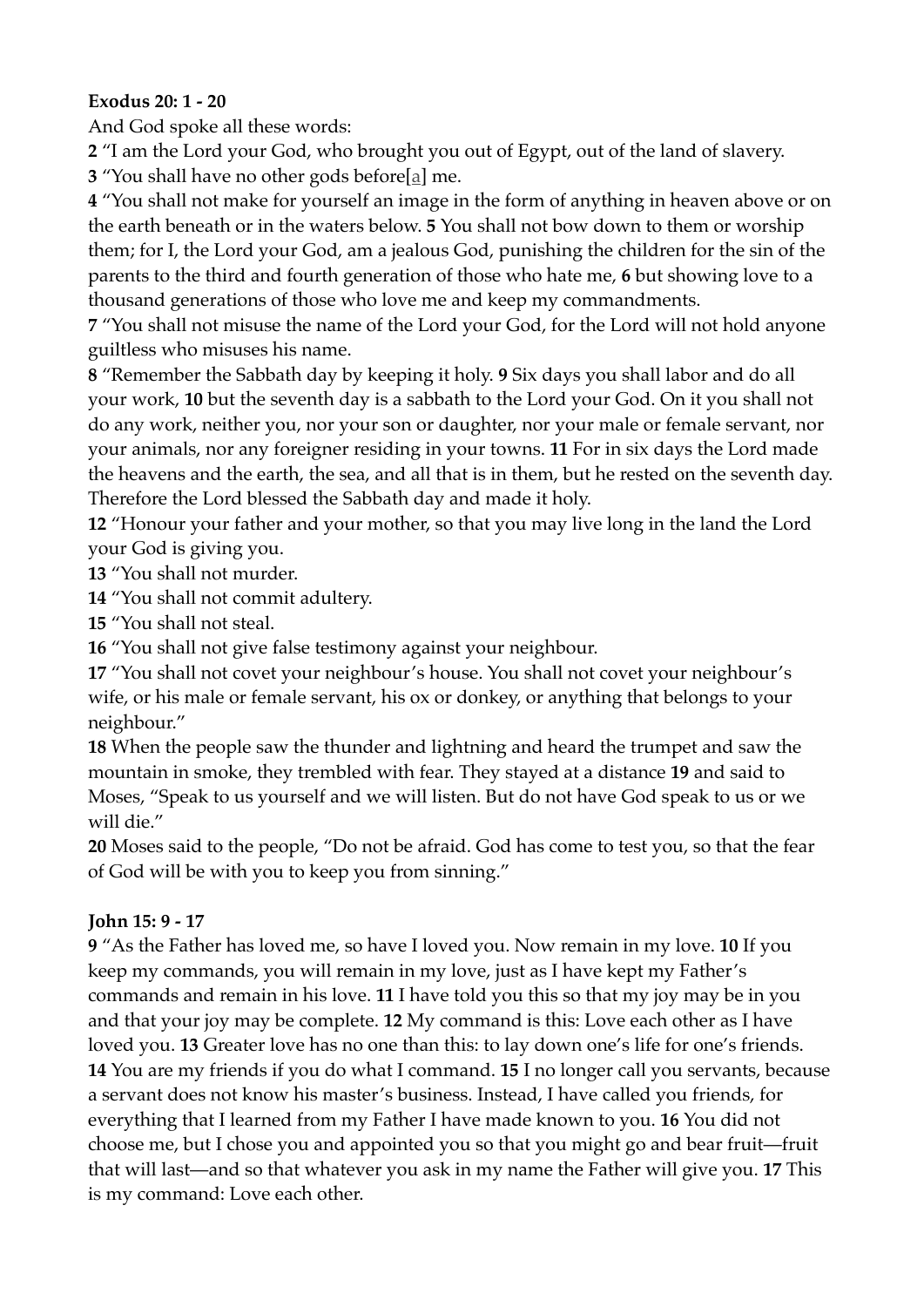## **Hymn: God is so good [\(https://youtu.be/7IIZIPtQuW8\)](https://youtu.be/7IIZIPtQuW8)**

#### Reflection

The idea about speaking about friendship for two weeks came about after a conversation I had with Elaine Ellis - whom I admire in the way she goes about friendship. I was telling Elaine the tiny story of me taking five-year old Isaac, in his second week, to his new school. Isaac and I were walking home when another child ahead of us turned round and said "Isaac do you want to walk on the wall with me?" And I said to Elaine, you know it's ridiculous how happy this made me, And Elaine replied no, it's not ridiculous, we all feel the same.

There is something I think in how we feel in those moment, about friendship, that gives us a tiny understanding of how happy it makes God when he sees us with friends.

Last week, I used verses from the book of Proverbs, and the work of Tim Keller, to suggest some of the building blocks for having friends and making friends. First there is a common interest: "Do you like that thing as well?" Then here is, ideally, equal interest: you both equally value the friendship. Then there is constancy: As it says in Proverbs 17:7: 17: "A friend loves at all times, and a brother or sister is born for a time of adversity." There is carefulness. We are careful with the feelings of our friend. As it says in Proverbs 25:20: "Like one who takes away a garment on a cold day, or like vinegar poured on a wound, is one who sings songs to a heavy heart." Third there is candour. The willingness and courage to speak candidly with our friend. Proverbs 27:6 "Wounds from a friend can be trusted, but an enemy multiplies kisses.' And finally there is Counsel. Friends value and trust the friendship enough to really share something of themselves. Proverbs 27:9 "Oil and perfume make the heart glad, and the sweetness of a friend comes from their earnest counsel."

I have had very nice feedback from last week's sermon and I can imagine for some there might be a feeling of longing for more friends or a feeling of failure in how we are as a friend. And this is where I want to introduce the good news of Jesus.

You see at the Last Supper, Jesus was was desperately trying to get across the meaning of the events that were about about to unfold. And amongst the words of Jesus he said: **"**My command is this: Love each other as I have loved you. **13** Greater love has no one than this: to lay down one's life for one's friends. **14** You are my friends if you do what I command. **15** I no longer call you servants, because a servant does not know his master's business. Instead, I have called you friends, for everything that I learned from my Father I have made known to you. **16** You did not choose me, but I chose you and appointed you so that you might go and bear fruit—fruit that will last—and so that whatever you ask in my name the Father will give you. **17** This is my command: Love each other.'

As Tim Keller points out, Jesus is saying that he is the ultimate friend. And we are made in his image. Jesus is saying that instead of inflicting wounds he is going to take them for us.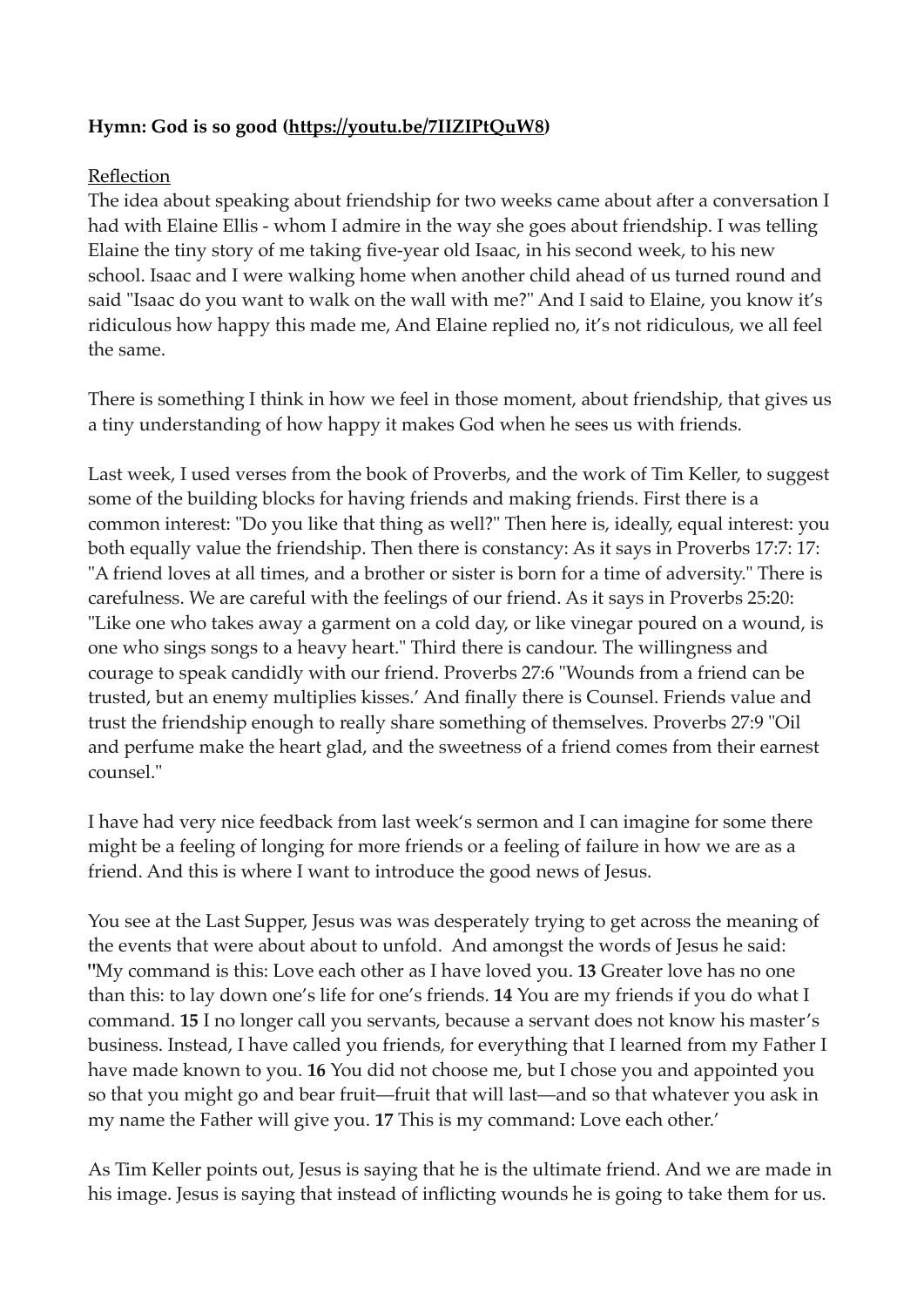Jesus did not want us, whom he calls friends, to suffer so he suffered for us. This is a true friend. Jesus had the choice: go to hell or lose his friends

and what did he choose? He chose, on that cross, to go to hell. For us. His friends. We have the ultimate friend.

And this liberates us. It means we don't need to be so afraid of rejection in our friendships with others. Why? It is because all our eggs are not in the human basket. No matter what other friends we have, we always have the ultimate friend.

Other friends can now become a bonus. And if there is hurt in our friendships. If there is failure or rejection. If our friendships feel unequal. We can remember that Jesus hurt far more in order to keep us his friends.

Remember also that no friendship is going to be perfect. No number of friends can totally take away the deep longing in our hearts. Therefore "Make Jesus the friend our heart desires." Make Jesus that friend and then feel liberated to make and keep friendships with those around us.

Here is another great way that Jesus helps us in our friendships. What was the very first building block, I said last week, there was in friendships? It is 'Common Interest.' Do you have that same interest as well? And what happens, Tim Keller says, the more we deepen our trust in Jesus? The more we find that we share the same common interest with those we might otherwise not find much in common with. There is tremendous potential in friendships with other Christians. These are friendships with Jesus at the very centre. Friendships between people whose deepest passion is the same.

When I began this little series on friendship I said that friendship is a type of love that is not essential - not like romantic or family love which is essential to us being born and being nurtured. However, there seems to be a particularly close relationship between the most extreme experience many of us will go through - grieving - and that none essential friendship love. It is at that most extreme experience that we seem to truly appreciate friendship.

My brother, Neil, who has been a minister far longer than me said that one of his great privileges is taking funerals. And I want to finish this two-week Ode to Friendship by sharing the ten lessons he says has learned from people's funerals:

- 1. People remember holidays far more than careers;
- 2. People remember how your home made them welcome, not how much it was worth.
- 3. People love remembering when you were daft;
- 4. People remember relationships of long-term care;
- 5. The memory of how you dealt with struggle is treated as sacred.
- 6. If you listened, people don't forget.
- 7. People remember how you were different, not how you fitted in.
- 8. People remember what you created meals, furniture, memories
- 9. People remember your passions Daniel O'Donnell, bees, china cats.